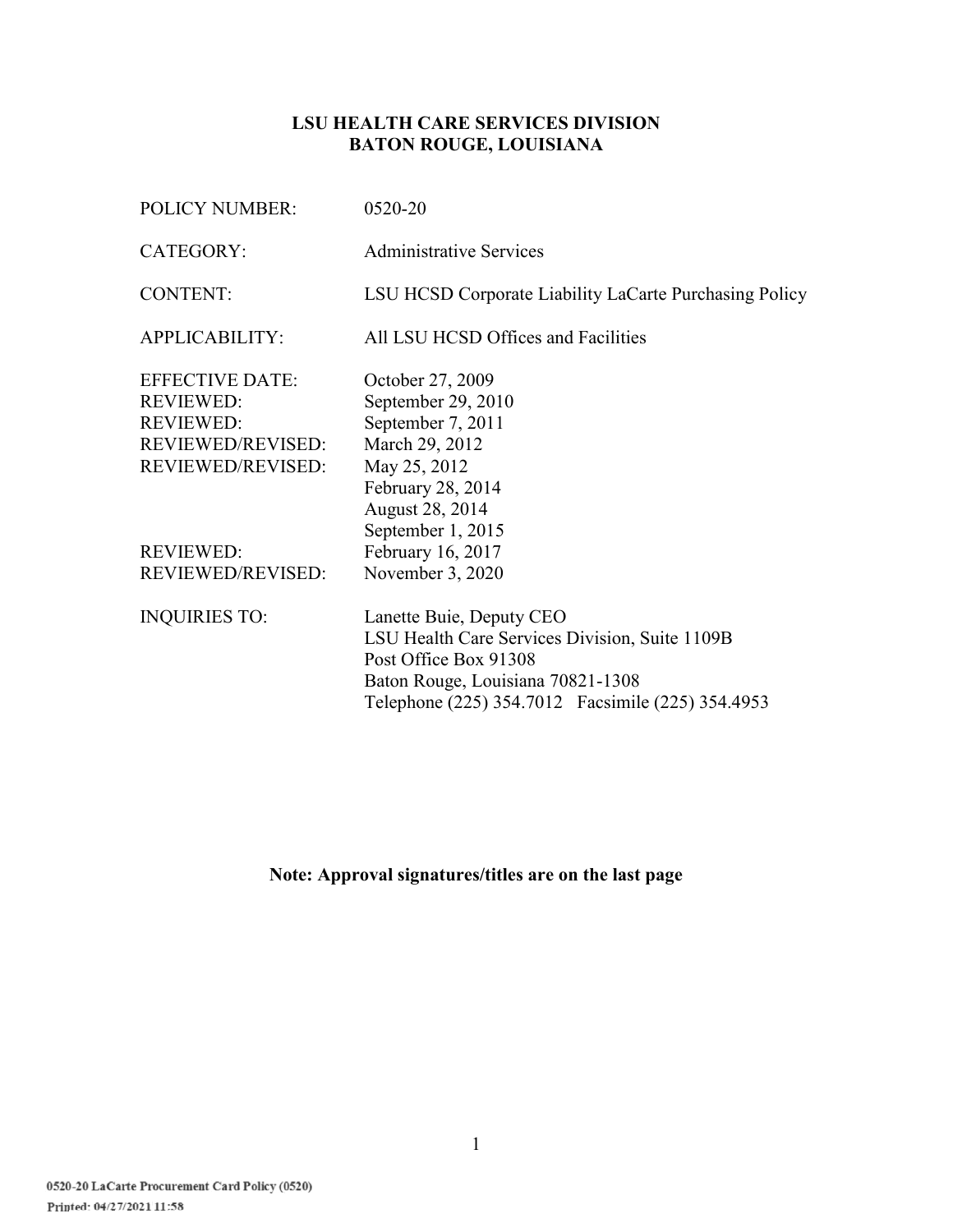## **LSU Health Care Services Division LaCarte Procurement Card and CBA Policy**

## **I. PURPOSE**

To provide guidelines for the use of the LaCarte Purchasing Card and to insure the card is administered, maintained, used, reconciled and paid in accordance with Louisiana Executive Order 6, http://www.doa.louisiana.gov/osp/legalinfo/docs/bj2010-16.pdf Division of Administration Policy (PPM 49), http://www.doa.louisiana.gov/osp/travel/lacartepcard.htm State purchasing rules, regulations, guidelines and subsequent addendum, revisions to same.

## **II. IMPLEMENTATION**

This policy and subsequent revisions to this policy shall become effective upon approval of the HCSD Chief Operations Officer.

## **III. STATEMENT OF POLICY:**

The Louisiana Purchasing Card, LaCarte is a tool used by agency approved employees to purchase items with the convenience of a credit card.

Note: Any reference herein to Health Care Services Division (HCSD) also applies and pertains to Lallie Kemp Medical Center (LKMC)

#### **A. PROGRAM**

#### **1. POLICY STATEMENT**

This LSU HCSD policy covers "LaCarte," the State of Louisiana's Corporate Liability P-Card Program and establishes minimum standards for possession and use to insure compliance. The P-Card is a tool used to assist in the management of purchasing, payment and accounting. The P-Card is a Visa card issued by Bank of America (BOA) for the State of Louisiana. This card will enable LSU HCSD employees to purchase items with the convenience of a credit card, while providing management with a means of maintaining control over those purchases. The use of this card will improve efficiency and effectiveness by reducing costs associated with processing purchases and payments and will allow for the receipt of goods on a timely basis.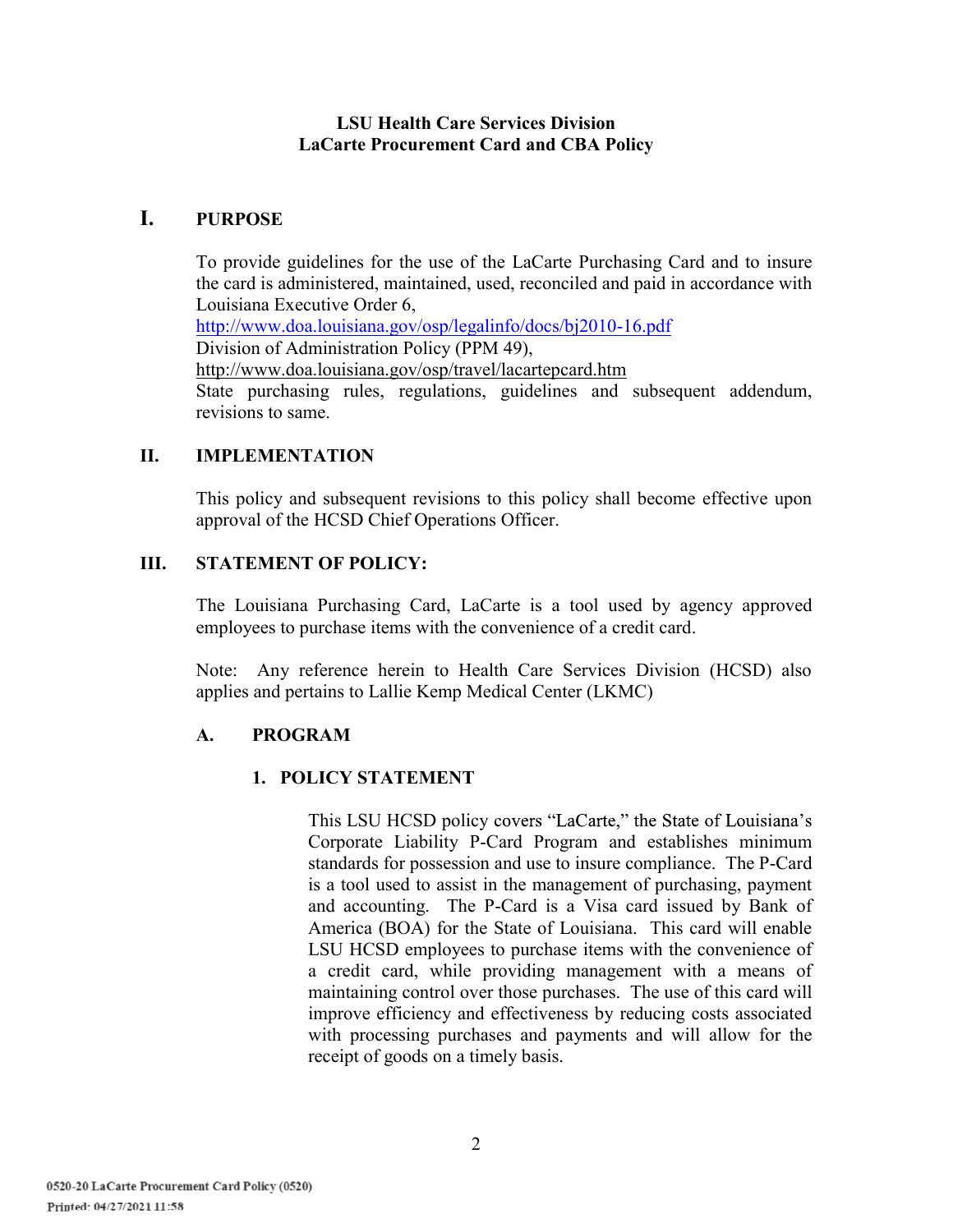#### **2. CONDITIONS OF PARTICIPATION**

LSU HCSD, as a condition of participation in the State Corporate Liability P-Card/CBA Program, shall abide by the terms of the State of Louisiana Corporate Liability "LaCarte" Purchasing Card and CBA Policy dated July 1, 2018 unless a "Request for Exception" form is submitted and approved by the Office of State Purchasing and Travel.

## **3. LSU HCSD RESPONSIBILITY**

LSU HCSD is responsible for developing policies documenting all internal procedures and ensuring that they are in accordance with the guidelines of the Corporate Liability P-Card/CBA Policy including a definition of split purchasing along with a statement that a single purchase shall not be artificially divided to avoid the SPL or procurement procedures. Policies should be updated as necessary with changes/additions which may occur in the Agency's internal procedures and/or State's Corporate "LaCarte" Purchasing Card Policy including updating of MCC Codes, as necessary, when provided by the Office of State Purchasing and Travel and Bank of America.

## **4. PROCESS FOR HANDLING APPROVAL PROCESS OF TRANSACTIONS DURING A APPROVER**

An additional approver will be set up in LaCarte, to act as back up in case of an extended absence, for the Card Holder(s).

## **5. DISCIPLINARY ACTION FOR PROVEN FRAUD PURCHASES**

An employee suspected of having misused the P-Card/CBA with the intent to defraud LSU HCSD, the state will be subjected to an investigation. Should the investigation result in findings which show the actions of the LSU HCSD employee have caused impairment to LSU HCSD, state service, and should those findings be sufficient to support such action, the LSU HCSD employee will be subject to disciplinary action. The nature of the disciplinary action will be at the discretion of the LSU HCSD Chief Operations Officer, his or her designee and will be based on the investigation findings and the record of the employee. Any such investigation and ensuing action shall be reported to LSU HCSD COO, the LSU HCSD Compliance Committee, Legislative Auditor, the Office of Inspector General and the Director of Office of State Purchasing and Travel.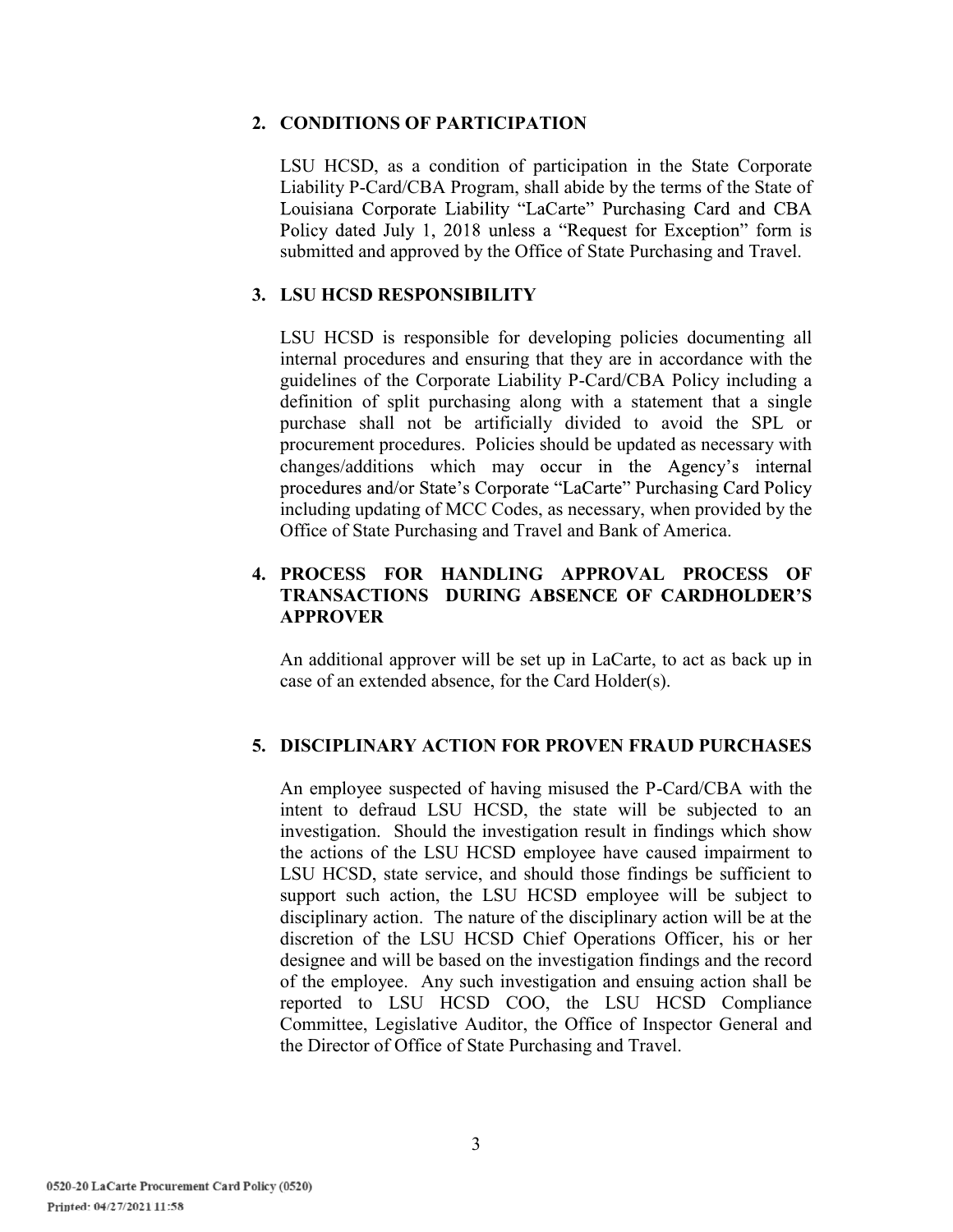*FRAUD PURCHASE is defined as any use of the P-Card/CBA which is determined to be an intentional attempt to defraud LSU HCSD, the state for personal gain or for the personal gain of others.*